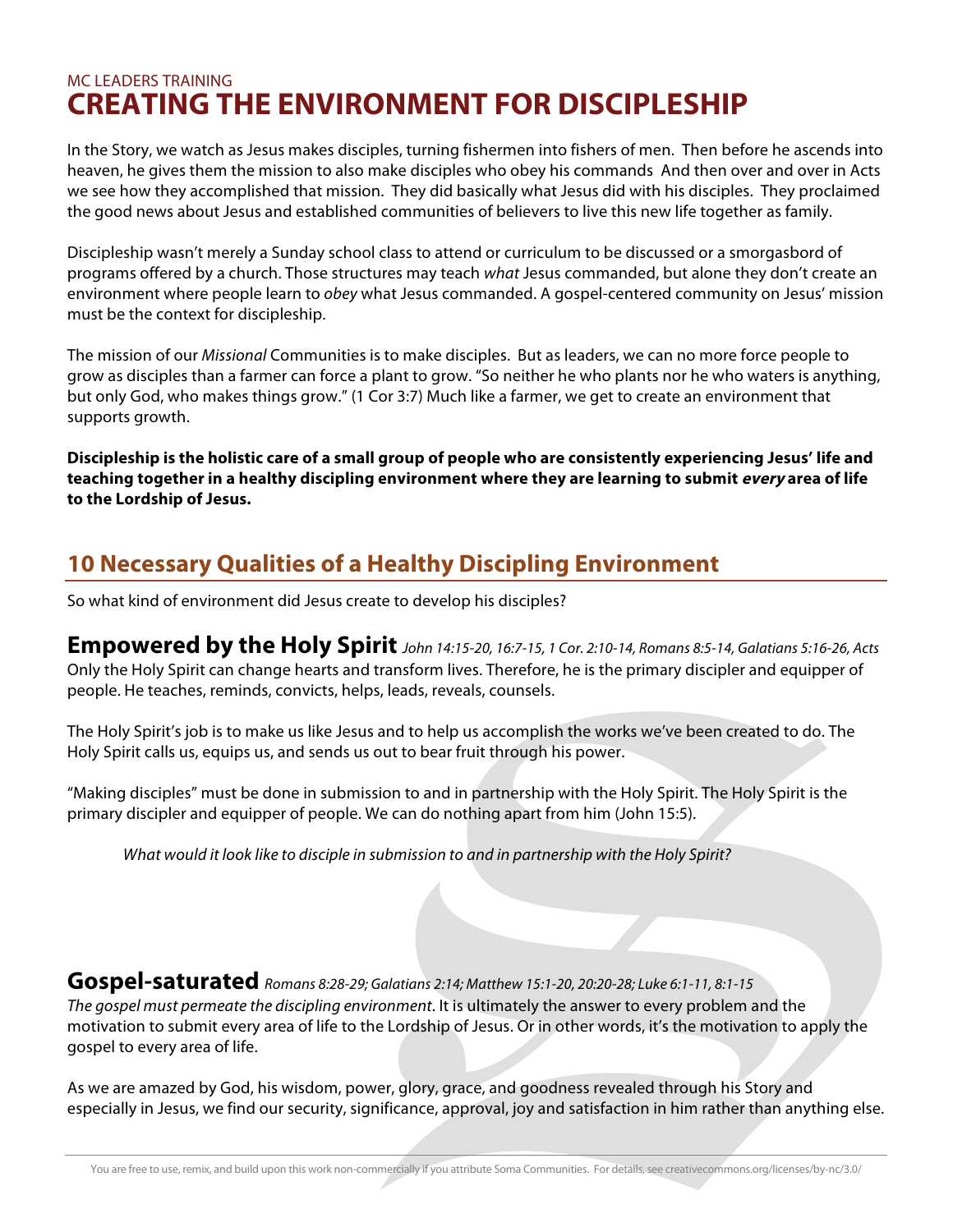As the gospel seeps into every crack and crevice of our lives, we walk more and more in submission to Jesus, for our good and his glory.

We often see Jesus help the disciples reflect and apply truth based on experience. In the course of everyday events and conversations, he showed them how being a part of his kingdom gives a new perspective on *everything*. The truth of the gospel when connected to experience is much more likely to be remembered and applied.

*Can the people in my Missional Community apply the gospel to their own lives? Each other's lives? Do our casual conversations often go to the gospel?* 

## **Community Influenced** *Matthew 8:23-27, 9:9-13, 9:35-38; Luke 22:14-23, 22:39-46*

The disciples learned an extraordinary amount from watching and listening to Jesus. We can assume they also learned a great deal from their interaction with each other, as they traveled, lived, and ministered together in close community.

The role of a Missional Community leader or DNA leader is important as a primary discipler, but much learning, modeling, and sharpening takes place between others in the group, as they serve together and experience life together. (i.e. example of a healthy family or successful sports team).

The accountability that can and should take place, as a group of individuals live open and transparent lives before each other, is also critical to the discipleship process. Without a high level of accountability, most people are likely to keep significant areas of their lives hidden and in sin. A group of trusted friends is usually the only safe place where sin can be confessed and healed.

*Do the people in your MC see themselves as disciplers, even if they aren't considered leaders?*

## **Missional, Serving Others** *Matthew 8:1-3, 8:14-17, 10:5-8; Luke 9:10-17, 18:35-43*

Jesus placed a high value on service and evangelism to those who were not yet his followers, especially to those in great need. Jesus was consistently exposing the disciples to different kinds of people, in different kinds of places, with different kinds of needs. Many of these people were physically, relationally, emotionally, or spiritually needy. He often placed the disciples in situations where they could learn to love and serve "the least of these" by watching him or by serving alongside him.

Character qualities like love, compassion, servanthood, sacrifice, and generosity are more likely to be integrated into a person's life, as they enter into the lives of others and frequently demonstrate the above qualities in the context of those relationships. Spiritual growth is often more significant, when people serve outside the church family and serve people who are desperately needy. (It's very important for these things to be practiced frequently, so that they become part of a person's lifestyle, rather than a project that they participate in a few times a year.)

*Can compassion, generosity, sacrifice, etc. be "taught into" the life of a believer? How does it happen?*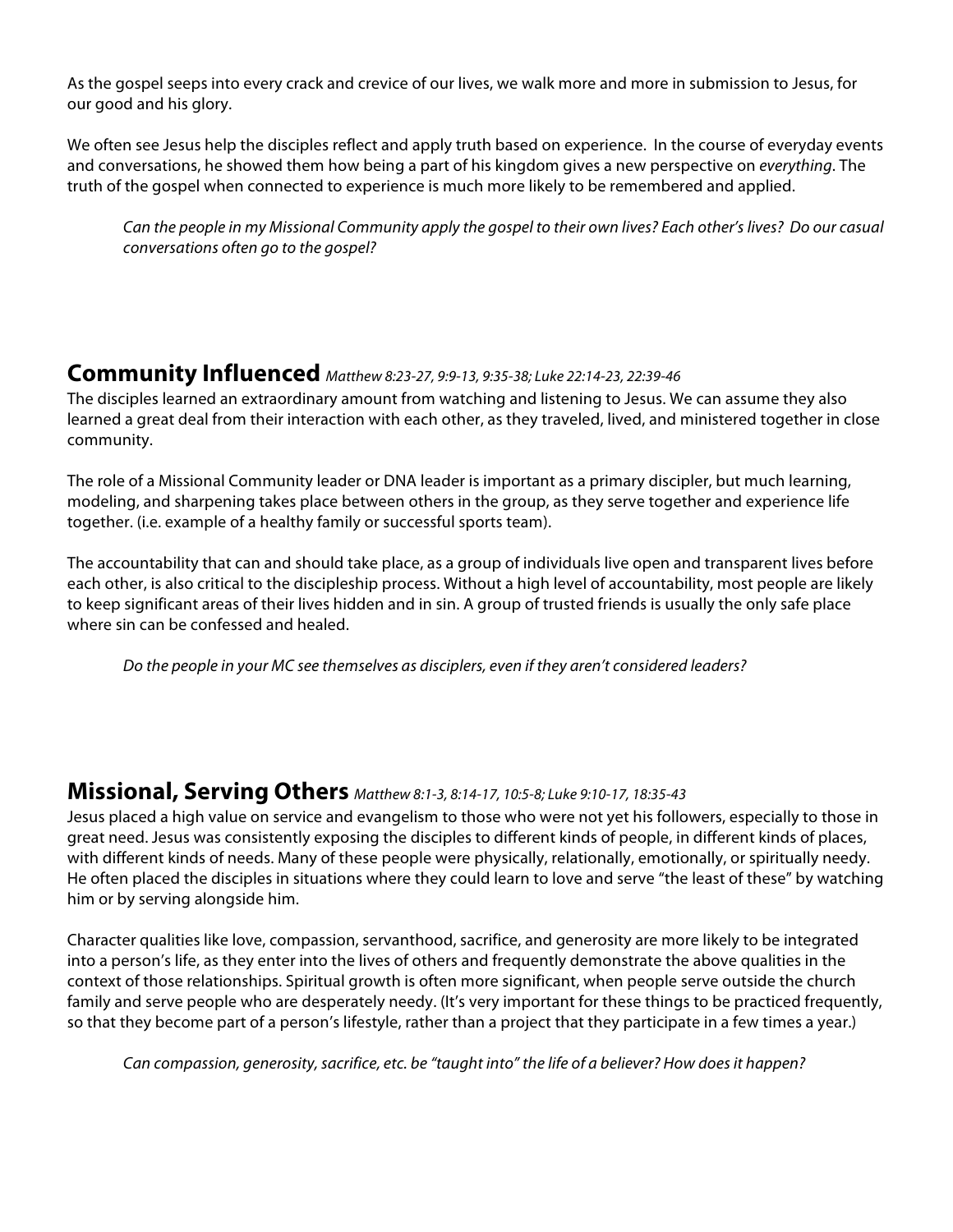#### **Holistic** *Matthew 5:1-12, 6:1-4, 6:19-34; Luke 5:5-11, 6:37-42*

It's obvious from the teaching and experiences Jesus had with the disciples that he was committed to developing them holistically, concerned with helping them bring their whole lives under the will of the Father and offering their whole lives as worship to the Father.

Discipleship needs to involve caring for the whole life of a person. Every area of a person's life needs the gospel, not just the "spiritual" areas like Bible study, prayer, etc. A person's time, job, money, relationships, body, etc. must all be shaped from a gospel perspective.

*What kind of care needs to be given to help each person in your missional community and DNA apply the gospel to their whole lives, rather than just the "spiritual" areas?*

## **Frequent and long-term** *Matthew 4:18-23, 9:35-38; Luke 8:1, 8:22*

It took Jesus 3 years of investment in the disciples, before they were ready to minister and lead on their own. During those 3 years, they spent an incredible number of hours together.

Discipleship is not fast. It takes a lot of time, commitment, and sacrifice. A discipler must be with his or her disciples frequently and must care for them over the long-term.

*Is it possible to truly disciple someone with the 2-4 hours a week that are spent together in most discipling relationships? How much time do you think it should take?*

#### **Experiential** *Matthew 9:9-13, 9:18-33; Luke 8:26-56, 17:11-14*

Most of the time Jesus spent with his disciples was in an experiential learning environment. They were living together, traveling together, eating meals together, ministering to the needs of people together, etc. Very little of their time spent together seems to be in what we would consider a formal learning environment.

People learn much more when they **do** something than when they just **hear** something. For this reason, we need to help people experience life lived in line with the gospel (Gal 2:14). We need to live closely with them outside of church gatherings, engaging in life, relationships, and ministry together.

*How can your MC live and experience more together in a given week or month?*

#### **Individually Tailored** *Matthew 14:28-31, 16:15-19, 26:36-38; Luke 9:28, 22:31-34*

Though we see Jesus spending a great deal of time with the disciples as a group, we also see him speaking specifically into the lives of individual disciples at different times and in different ways.

In addition to the need for the group dynamic, discipleship must have a personal nature as well, because each person in a group has different needs, problems, passions, and spiritual gifts. Each person must be viewed